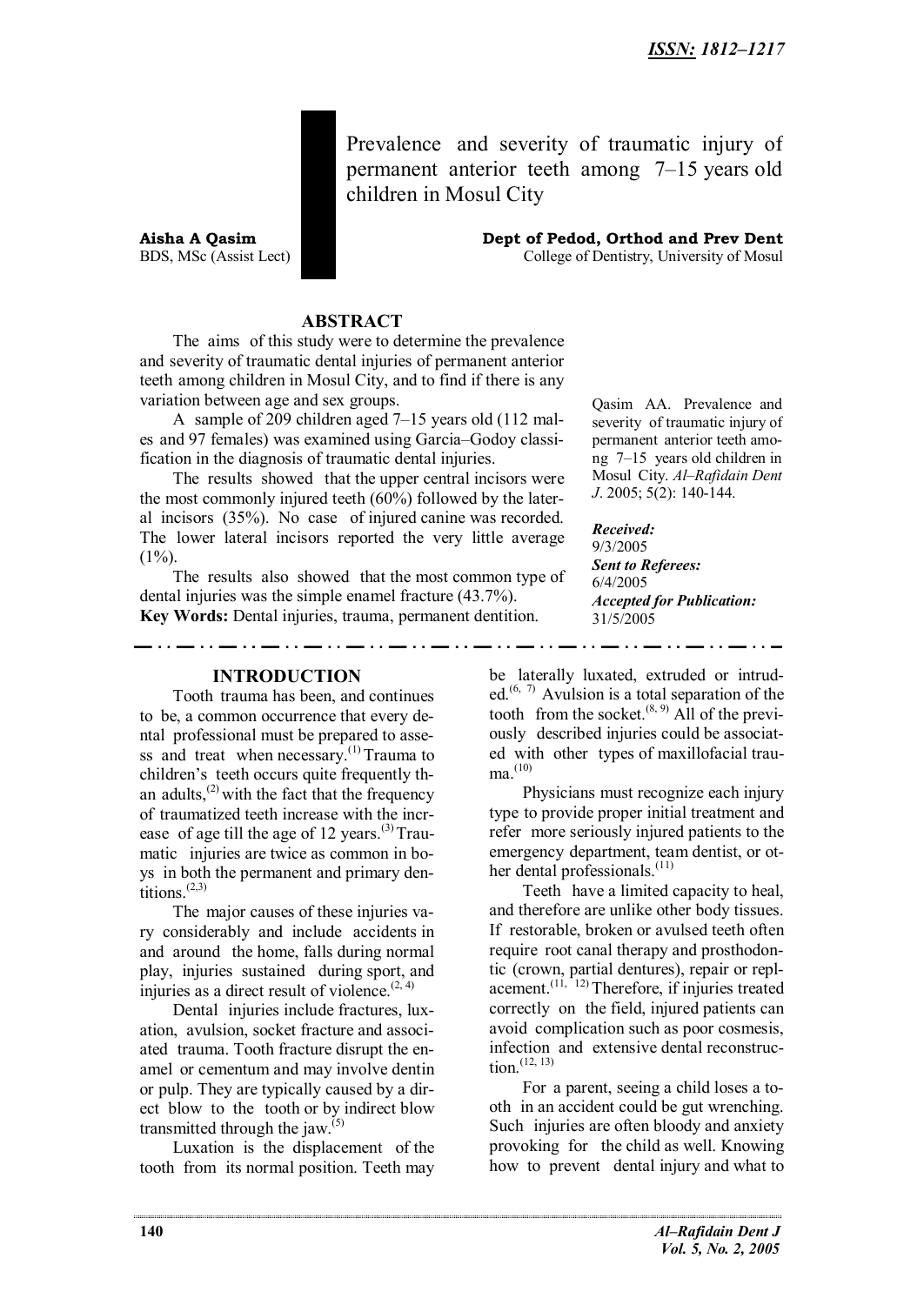do in case your child's teeth are damaged in an accident, can save your child's teeth and ensure a beautiful life–long smile. $(8)$ 

The purposes of this study were to estimate the prevalence and severity of traumatic dental injuries to the permanent anterior teeth in children and to find if there is any variation between age and sex.

## **MATERIALS AND METHODS**

This study was conducted in Mosul City during the period between January 2003 to January 2004.

The sample of the study was composed of 209 children aged 7–15 years old and of both sexes (112 males and 97 females) randomly selected from different location areas in Mosul City (rural and city center). The sample was divided into 3 age groups in 2 years interval.

The clinical examination was carried out under natural daylight, using mouth mirrors and probes to detect exposure point. Traumatic injuries to the maxillary and mandibular permanent incisors were recorded according to Garcia–Godoy's classification.<sup> $(14, 15)$ </sup> This classification includes enamel fracture, enamel–dentin fracture, crown fracture with pulp exposure, enamel–dentin–cementum fracture, root fracture, concussion, luxation, intrusion, extrusion and avulsion.

Questionnaire have been asked to parents including child's name, age, sex, previous dental treatment, cause of injury, time of trauma and all information were recorded on a special form. X–ray had been taken to all patients excluding those with enamel fracture and vitality of all teeth had been checked manually.

The statistical analysis of the data was performed using chi–square test.

# **RESULTS**

Table (1) presented the distribution of sample examined by age and sex. Table (2) showed the number of injured teeth from total number of examined teeth. Males exposed to trauma more than females with no significant difference between them as shown in Table (3).

The results showed that for permanent anterior teeth, the upper central incisors were the most commonly injured teeth followed by the upper lateral incisors; no case of injured canine was reported. The lower lateral incisors reported in very little average as in the Figure.

| Age             | <b>Male</b> |               |     | Female        | <b>Total</b> |      |
|-----------------|-------------|---------------|-----|---------------|--------------|------|
| Group<br>(Year) | No.         | $\frac{0}{0}$ | No. | $\frac{6}{9}$ | No.          | $\%$ |
| $7 - 9$         | 25          | 55.6          | 20  | 44 4          | 45           | 100  |
| $10 - 12$       | 40          | 50.6          | 39  | 494           | 79           | 100  |
| $13 - 15$       | 47          | 55.3          | 38  | 44.7          | 85           | 100  |
| <b>Total</b>    | 112         | 53.6          | 97  | 464           | 209          | 100  |

Table  $(1)$ : Distribution of sample examined by age and sex

|  | Table (2): Number of injured teeth and normal examined teeth |  |
|--|--------------------------------------------------------------|--|
|--|--------------------------------------------------------------|--|

| Age<br>Group<br>(Year) | <b>Sex</b> | Total No. of<br><b>Examined</b><br>Teeth | Fractured<br><b>Teeth</b> | <b>Normal</b><br>Teeth |
|------------------------|------------|------------------------------------------|---------------------------|------------------------|
| $7 - 9$                |            | 240                                      | 33                        | 207                    |
| $10 - 12$              | Females    | 468                                      | 59                        | 407                    |
| $13 - 15$              |            | 456                                      | 71                        | 385                    |
| $7 - 9$                |            | 300                                      | 42                        | 258                    |
| $10 - 12$              | Males      | 480                                      | 69                        | 411                    |
| $13 - 15$              |            | 564                                      | 90                        | 474                    |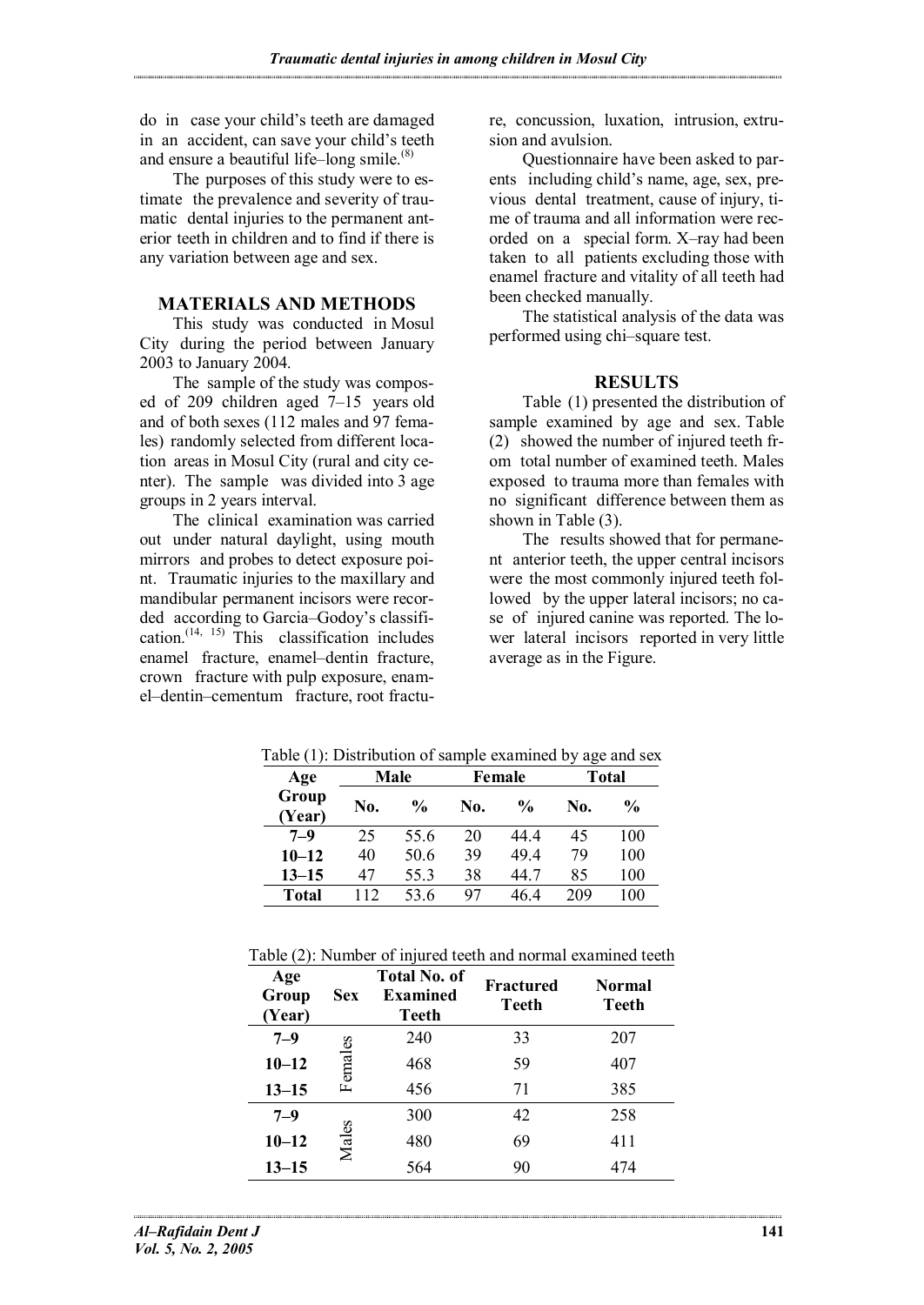| (0, 0.000)      |      |                |     |               |              |               |  |
|-----------------|------|----------------|-----|---------------|--------------|---------------|--|
| Age             | Male |                |     | Female        | <b>Total</b> |               |  |
| Group<br>(Year) | No.  | $\frac{6}{10}$ | No. | $\frac{0}{0}$ | No.          | $\frac{6}{9}$ |  |
| $7 - 9*$        | 42   | 56             | 33  | 44            | 75           | 100           |  |
| $10 - 12**$     | 69   | 53.9           | 59  | 46.1          | 128          | 100           |  |
| $13 - 15***$    | 90   | 55.9           | 71  | 44 1          | 161          | 100           |  |
| Total****       | 201  | 552            | 163 | 44 8          | 364          | 100           |  |

Table (3): Difference between age group

\* Chi–square =  $0.007$ ; df= 1; Not significant.

\*\* Chi–square =  $0.034$ ; df = 1; Not significant.

\*\*\* Chi–square =  $0.028$ ; df = 1; Not significant.

\*\*\*\* Chi–square =  $0.456$ ; df = 1; Not significant.



Figure: The percentage of tooth fracture among the permanent anterior teeth

There was no significant difference between age group in exposure to trauma. The larger age more exposed to traumatic injury than smallest one (Tables 3 and 4).

The simple enamel fracture was the commonest type of dental injury (43.7%) followed by the enamel and the dentin fracture (27.8%), the enamel and the dentin

fracture with pulp exposure (24.5%) followed by other injury types (Table 5). It has been found that the direct trauma was the most common cause of injury and the person in the city center exposed to the anterior teeth injury more than that in the rural area.

| <b>Age Group</b><br>(Year) |                |     | No. of Injured<br><b>Teeth by Sex</b> |     | <b>Total No. of</b><br><b>Injured Teeth</b> |
|----------------------------|----------------|-----|---------------------------------------|-----|---------------------------------------------|
|                            |                | No. | $\frac{0}{0}$                         | No. | $\%$                                        |
| $7 - 9$                    | <b>Males</b>   | 42  | 11.5                                  | 75  | 20.6                                        |
|                            | <b>Females</b> | 33  | 9.1                                   |     |                                             |
| $10 - 12$                  | <b>Males</b>   | 69  | 19.0                                  | 128 | 35.2                                        |
|                            | <b>Females</b> | 59  | 16.2                                  |     |                                             |
| 13–15                      | <b>Males</b>   | 90  | 24.7                                  |     | 44 2                                        |
|                            | <b>Females</b> | 71  | 19.5                                  | 161 |                                             |

#### Table (4): Number of injured teeth in each age group by sex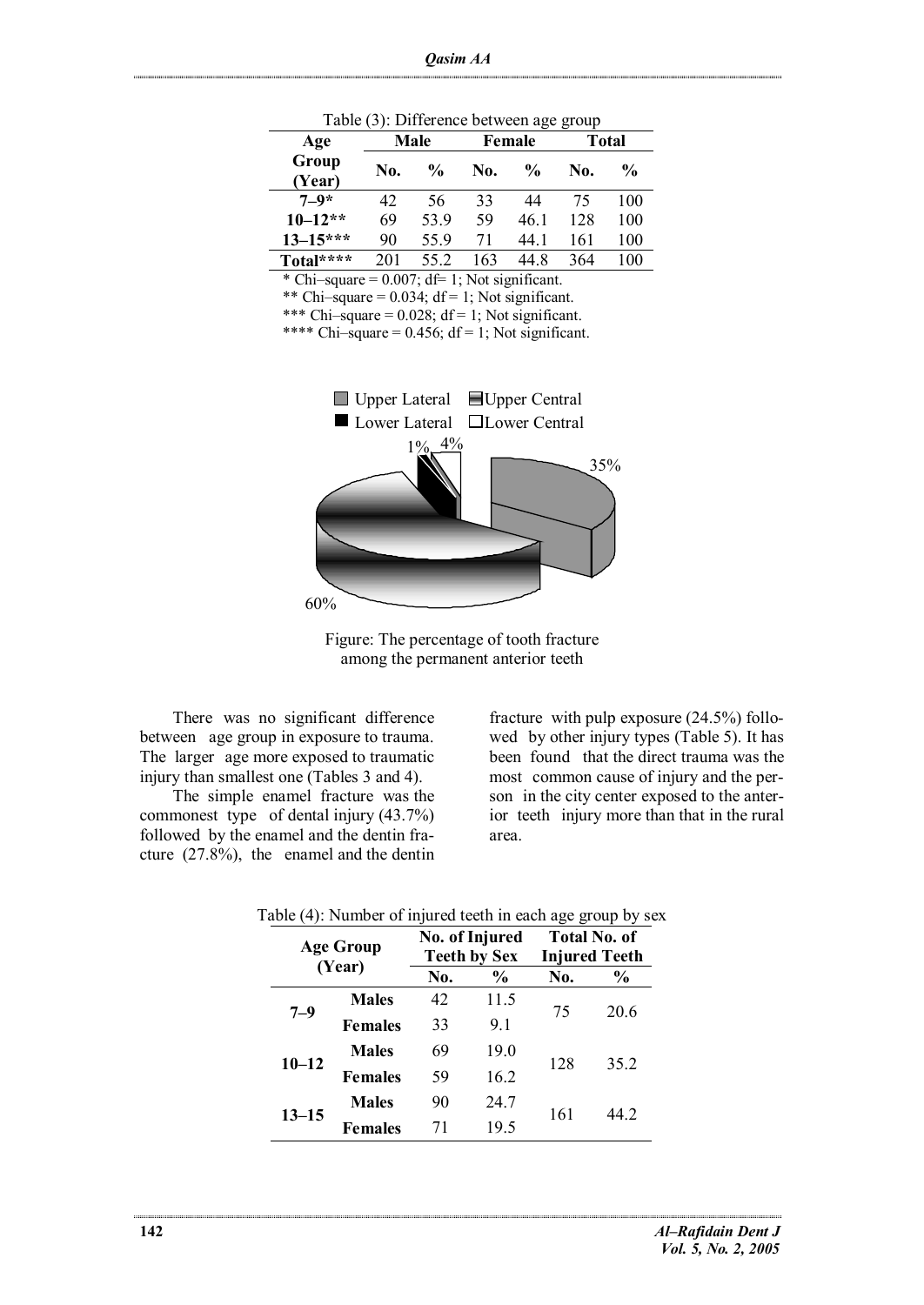| <b>Class of Injury</b>                                |          | <b>Injured Teeth</b> |  |
|-------------------------------------------------------|----------|----------------------|--|
|                                                       |          | $\frac{0}{0}$        |  |
| <b>Enamel Fracture</b>                                | 159      | 43.7                 |  |
| Enamel–Dentin Fracture                                | 101      | 27.8                 |  |
| Enamel–Dentin Fracture with Pulp Exposure             | 89       | 24.5                 |  |
| Enamel-Dentin-Cementum Fracture without Pulp Exposure | $\theta$ | $\theta$             |  |
| Root Fracture                                         | 3        | 0.8                  |  |
| Concussion                                            |          | 0.5                  |  |
| Loosening                                             | 6        | 1.6                  |  |
| Intrusion                                             |          | 0.3                  |  |
| Extrusion                                             | 2        | 0.5                  |  |
| Avulsion                                              |          | 0.3                  |  |
| All Types of Injuries                                 | 364      | 100                  |  |

|  |  | Table (5): Distribution of injured teeth by classification of injury |  |
|--|--|----------------------------------------------------------------------|--|
|  |  |                                                                      |  |

## **DISCUSSION**

Table (2) showed the number of injured teeth from total number of examined teeth. The results showed that the dental injuries are very common. These results are in agreement with other studies. $(7-11)$ 

Table (3) showed the number of injured teeth in each age group by sex; the results showed that males exposed to trauma more than females. This result was in agreement with the findings of other investigators.<sup>(3, 16)</sup> This may be attributed to the nature of their activities which is more than girls also after age of 10 years puberty and the girls are not allowed to play freely outside the house but instead are usually involved with household activities and controlled social gatherings.

Tables (3) and (4) showed that larger age more exposed to trauma than smallest one with no significant difference between them for both sexes. This is due to exposure of child to high risk unsupervised athletic activities with increasing age especially when the child is submitted to the school. This result is in agreement with many studies. $(2-5)$ 

The study demonstrated that the simple enamel fracture was the most common type of injury followed by enamel and dentin fracture, enamel and dentin fracture with pulp exposure, followed by other types (Table 5). These results were in agreement with many studies in different countries.(3, 16–18)

According to this study, the upper central incisors were the most commonly injured teeth followed by the upper lateral incisors; no case of injured canine. The lower lateral incisors reported in very little average. This was in agreement with other studies. $(16, 19-21)$ 

According to this study, the person in city center exposed more than that of rural to traumatic injury. This was in agreement with other study. $^{(3)}$  The differences between the city center and rural could be due to environmental variations in child care and in the type of games played by the children.

## **CONCLUSION**

Trauma to the permanent dentition is a common experience. The prevention of oral trauma and the maintenance of a healthy complete dentition for life should be the aim of any caring parent and dental practitioner; young children's play should be supervised.

# **REFERENCES**

- 1. Obaid S, Al–Khalib Z. Traumatic injuries of the teeth: An overview. Part I. *Dent News*. 1997; 4(3): 25-29.
- 2. Kenneth A, Housik MD. Emergency treatment of dentoalveolar trauma. *Phys Sports Med*. 2004; 32(9): 10-15.
- 3. Al–Safi M. A comparative radiographic study for traumatized anterior teeth in Abeed Al–Saher village and Hay Al– Jehad City of school children. *J Coll Dent*. 2000; 6: 100-103.
- 4. Murray JJ, Nunn JH, Steele JG. The Prevention of Oral Disease. 4<sup>th</sup> ed. Oxford University Press, Oxford. 2003; Pp: 147-154.